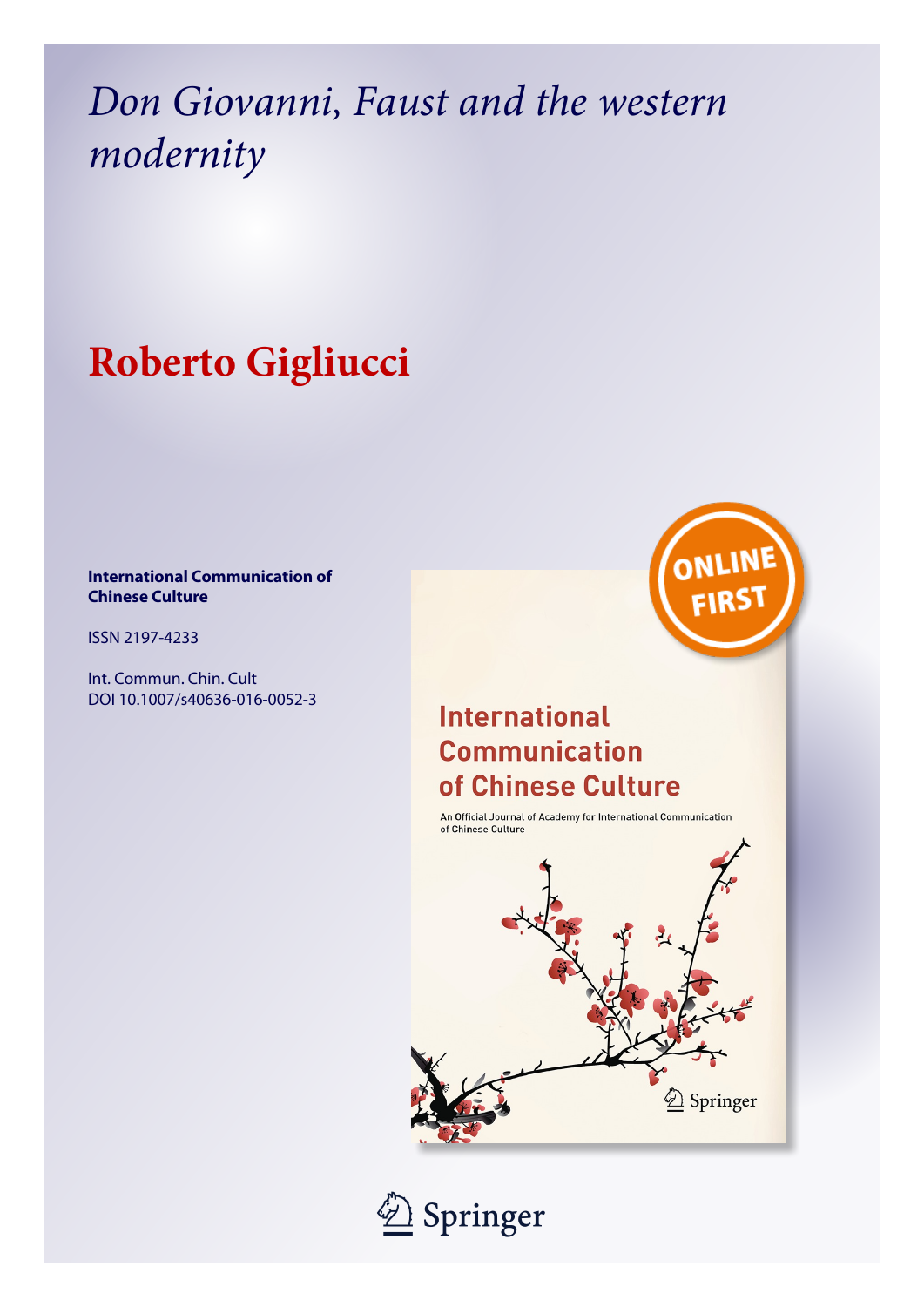**Your article is protected by copyright and all rights are held exclusively by Academy for International Communication of Chinese Culture and Springer-Verlag Berlin Heidelberg. This e-offprint is for personal use only and shall not be self-archived in electronic repositories. If you wish to self-archive your article, please use the accepted manuscript version for posting on your own website. You may further deposit the accepted manuscript version in any repository, provided it is only made publicly available 12 months after official publication or later and provided acknowledgement is given to the original source of publication and a link is inserted to the published article on Springer's website. The link must be accompanied by the following text: "The final publication is available at link.springer.com".**

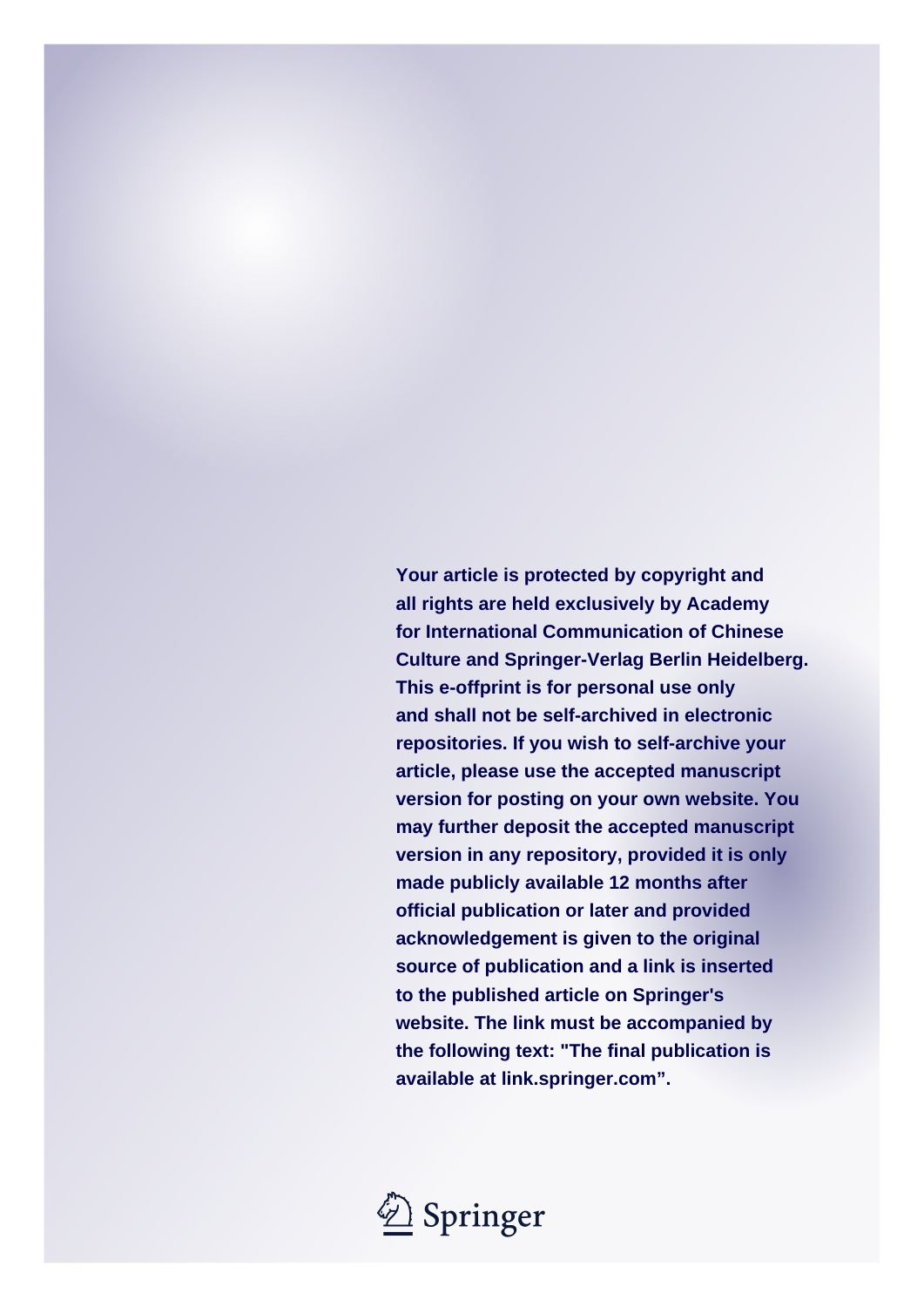

## Don Giovanni, Faust and the western modernity

Roberto Gigliucci<sup>1</sup>®

Received: 22 December 2015 / Revised: 7 February 2016 / Accepted: 16 February 2016 © Academy for International Communication of Chinese Culture and Springer-Verlag Berlin Heidelberg 2016

Abstract This article is focused on the myths of Don Giovanni and Faust as emblems of Western culture and sensibility. The historical and literary iter is interrelated with an anthropological point of view. The target of the essay is to offer an outstanding example of Western way of thinking and civilization in implicit comparison with Eastern ones.

Keywords Don Giovanni · Faust · Modernity

This short essay is about the two myths of Don Giovanni and Faust as paradigms of western modernity.

Both characters are joined by the mood of despair. But in the case of Don Giovanni the refusal of every kind of metaphysics is neat and lucid, and the involvement in the physical reality—as the only possible one—is enthusiastic and full of vitality. On the other hand, in Marlowe's Faustus the despair is a conscience of an exclusion from the beatitude and salvation (symbolized by the river of Christ's blood that inundates the heaven), and this desperation is evident just in the first monologue of the play.

The two characters are two masks of modernity, which embodies the spirit of doubt, of desire of sensual delight and of knowledge, but with an insatiable tension towards something of sparkling and ephemeral. The representation of punishment is an exquisitely theatrical element, a sort of a stage machinery, which yet doesn't elude definitely the central issue: the situation of modern man in his new solitude,

 $\boxtimes$  Roberto Gigliucci robertogigliucci@uniroma1.it

<sup>&</sup>lt;sup>1</sup> Sapienza University of Rome, Rome, Italy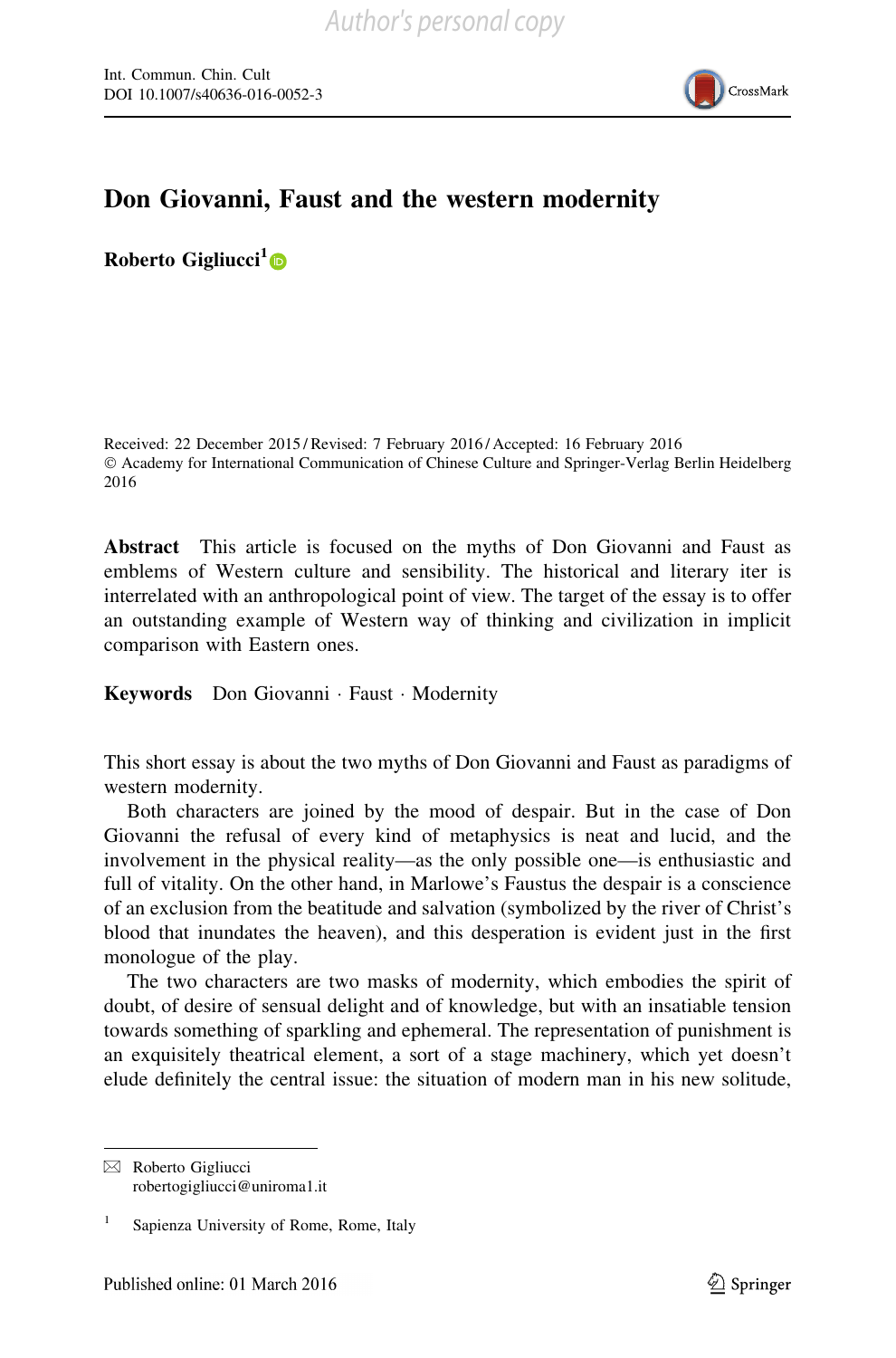far from heaven, far from the transcendent, far from God, looking at a sky where the stars are only celestial bodies in a world mathematically organized.

So the history of Don Giovanni<sup>1</sup> coincides with the history of modernity, from the first decades of Seventeenth Century towards the crucial refoundation of the myth by Molière, to the dramas and melodramas of the Eighteenth Century and finally to the supreme investigation on Don Giovanni' ambiguity in the opera by Mozart. Later we observe a sort of *fragmentation* of the character of Don Giovanni, up to the demystifying plays and novels of the late modernity.

The case of Faust<sup>2</sup> is different: in the work re-elaborated by Goethe we find a reconstructed harmony, a labyrinth that ends with the redemption and a mystic triumph. Indeed this happy ending doesn't result in the western culture, while the old version of Faustus' is generally restored in the European imaginary.

Don Giovanni was first portrayed in El burlador de Sevilla by Tirso da Molina, although his origins are darker and deep-rooted in the folk-tales tradition. The Ur-Don Giovanni is an atheist, a man who scoffs at the dead and kicks the skulls in the cemeteries, as the Leontius of a German Jesuitical play (but we are told that it came from Italy). At the end of the history, Leontius is punished by the skeleton previously offended by him and he is literally smashed against the wall. Yet Faust in the German book by Spies (falling of Sixteenth Century) was also crashed and squashed. The punishment must be absolute, devastating.<sup>3</sup>

So, the birth of Don Giovanni, (with the invitation to the dead at dinner as picturesque element), is the birth of the modern western atheism. Through the Baroque era, the free libertine thought and the materialism (often clandestine) are a mark of modernity, from Vanini to Spinoza, towards the next outcomes of the Enlightenment. Don Giovanni is a fellow of the so called *esprits forts*, particularly in the Molière's avatar, after the middle of the Century. And if in the popular Don Giovanni of the Commedia dell'arte the punishment was a right ending, but merely theatrical and coming after a *pastiche* of buffooneries and noble stereotypical *tirades*, just in Molière's *pièce* the final punishment is a bit incongruous, because the reasons of the materialist Dom Juan are more convincing than the ridiculous apologies of the religion exposed by the servant Sganarelle. Actually, the moralistic reactions to the Molière's play were justified. Dom Juan is a man who trusts only in the physical realm, in the mathematical rules and finally in the man. He gives a handout to the poor only *pour l'amour de l'humanité*. Molière introduces into the diabolic heritage of the character a sort of nobility and paradoxical magnanimity: beforehand he had asked the poor for a blasphemy, in exchange for money, but once he receives a negatve answer, he gives the offering just for love of humankind, breaking any link with religion, that is with God. For Dom Juan love is not an horizontal connection guaranteed by the vertical metaphysical relationship with God. Human world is nothing but human.

But there is the other side of Don Giovanni, the thirst for sexuality and power. He wants to possess every woman in the world, he tenaciously desires to enlarge himself, we can say, to extend his desire in all directions. He is fundamentally a

<sup>1</sup> In the huge critical literature about Don Giovanni see at least Raffaelli ([2006\)](#page-8-0), with ample bibliography.

 $2$  See Orvieto ([2006\)](#page-8-0).

 $3$  See Macchia ([1991\)](#page-8-0).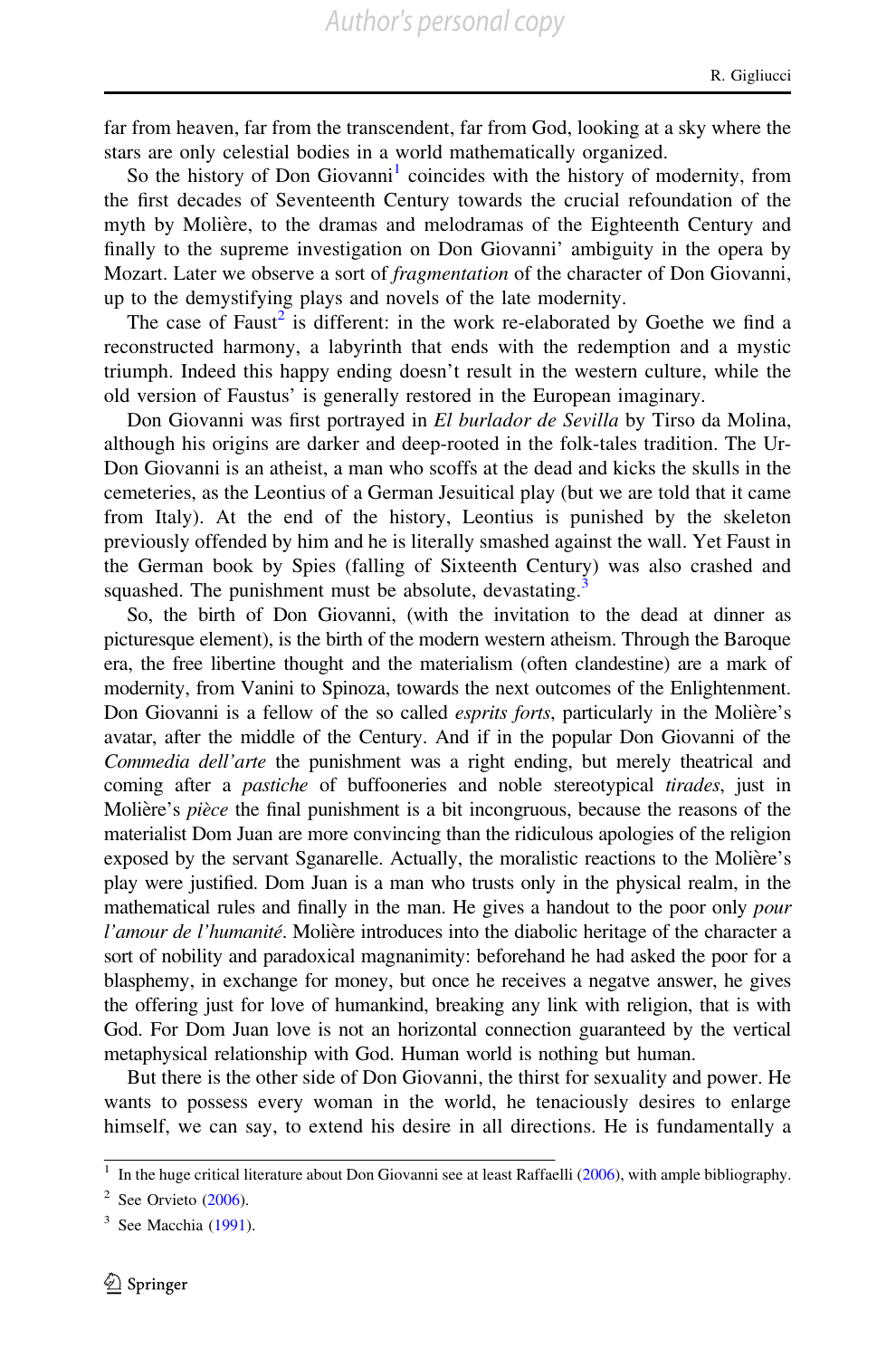#### Don Giovanni, Faust and the western modernity

collector, and the list symbolizes his obsessive nature and striving toward the infinite. The topic of the list is not present in the *Burlador* by Tirso; we begin to find it in the Cicognini's and Andreini's works, and much later the scene of the list is successfully adopted in Da Ponte's and Mozart's opera. It should be pointed out however that Tirso is not interested in the pattern of the catalogue for his character. Don Juan is a young aristocratic rascal, confident of his privileges, insensible to metaphysical problems, while a collector has something of senile and anxious. The list is similar to the portrait of Dorian Gray: Don Giovanni is active and joyful, but the increasing number in the list of the women that he dated testifies the ageing and the decay of the hero. It may seem paradoxical, but this hermeneutical perspective introduces to the true problem of Don Giovanni: how to link the atheistic and the womanizer?

Many scholars, particularly in recent times,  $4$  have underlined the importance of the atheistic and materialistic substance of the Don Giovanni's myth, while the mainstream considers only the aspect of dongiovannismo, that is the nature of casanova, of seducer, decreasing in this manner the cultural relevance of the character. Then, it is necessary to find a deep relationship between these two parts of the mask of Don Giovanni to understand the real complexity of his myth. Certainly a possible answer is that the unbelievingness of Don Giovanni, as a challenge to the Heaven (le Ciel, a word endlessly repeated in Molière's play), involves directly a libertine behaviour, whose main manifestation is the seduction of women. The ''womanizing'' should be a consequence of the perverse and diabolic will of power of a man who puts himself over everybody else. Don Giovanni has a serious difficulty to relate himself with the alterity. Two images of otherness should be pointed out: God and the woman. Both of them transcend Don Giovanni, and he cannot suffer this. So he negates God and the spirituality, and on the other hand he *negates* women too, cheating them, exerting an absolute power over them, eventually inserting them in the list, id est reducing them to a mere name, a way of murdering them.

This is probably the reason why we are still interested in this modern myth, that cannot be reduced to a dull example of aristocratic machismo. However it is impossible to identify the issue of the materialism and to neglect the intercourses with women. If we consider these two Don Giovanni's components as he struggles against the otherness, we may feel the terrible solitude of this apparently exuberant hero. The *redde rationem* of the *dénouement* is not necessarily a divine punishment, but it is an encounter with death, face to face of the end. If Don Giovanni believes only in the infinite expansion of himself, the collision with the definitive limit seems for him unbelievable. But the collision occurs, and this tragedy horrifies all of us.

The nature of tragedy of Don Giovanni's tale is incredibly evident in the musical version of the Da Ponte's libretto offered to Mozart. Certainly Don Giovanni is one of the few capital masterpieces of the western civilization—perhaps the most important. What is very rejevant for me is to make some observations about the last (or better the penultimate last) scene, when the statue of Commendatore comes to dine at Don Govanni's home. This was the scene that the audience waited for, on the popular stages and in the sophisticated theatres, since nearly two centuries. This was

 $4$  F. i. Curi [\(2002](#page-8-0)) and Escobar ([2014\)](#page-8-0).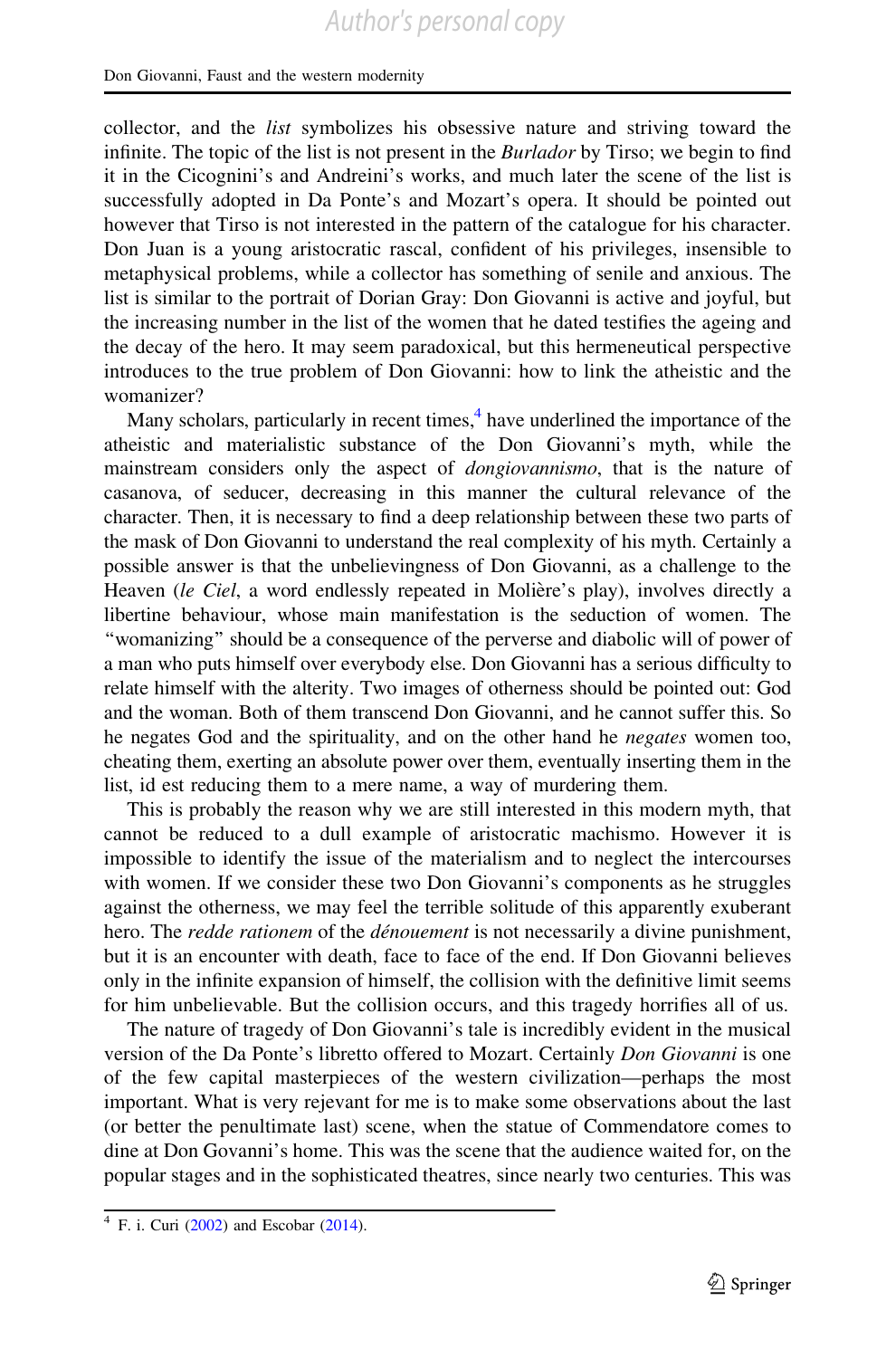the scene of the punishment, of the fantastic revenge of the statue and of the final machinery with the fall of the protagonist in the Hell's flames. Obviously, the treatment of this scene in the *opera giocosa*, particularly during the Eighteenth Century, had been mixing serious elements with comic elements. We found this mix in the libretto of Bertati, which is a direct source for Da Ponte. Moreover in the verses of Da Ponte we have tragedy and comedy together, with more elegance, but with the same lightness. The *controcanto* of the servant Leporello is comic, even though without the vulgarities of previous plays. And also in the dialogue between the Commendatore and Don Giovanni verbal irony occurs («Pentiti scellerato!/No vecchio infatuato!» etc.). With the music of Mozart everything changes. instead we have no more comic hints, we have only the most tragic scene of the melodramatic tradition. Don Giovanni is a man in front of the Absolute, in front of Eternity, in front of Death. And also in front of the Power, of something more powerful than him. The music combines different sublime themes, the rhythm *ostinato* of the Commendatore, his chromatic inhuman language, the human anxiety of violins, the insistent spirals of ascending and descending scales and so on. Mozart refines the modern feature of Don Giovanni, bringing out the extreme ambiguity and complexity of the myth. Is Don Giovanni really guilty? Is his tragedy only the right tragedy of the punishment of a felon or is it also our tragedy? Is his guilt of demanding the infinite a *speculum damnationis* or is it an hyperbole of *our* own desire of living forever?

Western mankind seems to require the eternity on the earth. In his regard, Faust is a perfect model of modern feelings. If the universe is endless, as the new science teaches, why I cannot be unlimited likewise? Giordano Bruno lived for a short period in England, where Marlowe wrote his Faustus. The infinity of universe is an intuition of extraordinary importance for the modern civilization, very close to some current cosmological hypothesis. In the cultural context of Bruno and Marlowe, the naturalistic science was still linked with the magic. And this is the art that Faustus chooses at the opening of the play, refusing philosophy, medicine, law and eventually theology. The enthusiasm for necromancy is justified by the prospect «of power, of honour, and omnipotence» (v. 81). Faustus wants to be superior to everybody and to everything: «a sound Magician is a Demi-god » (v. 89). But this violent desire is based on the impossibility of the salvation. Stipendium peccati mors est, Faustus reads in the Epistle of Saint Paul, and in the first Epistle of Saint John is written that we all are sinners. So, misunderstanding the Christian message, Faustus is sure that the everlasting death is our commun destiny, and then the Theology doesn't offer any attractiveness for him. He knows obstinately that he is proscribed by the Heaven, and consequently his basic mood is the *despair*, in spite of his incredible and fantastic adventures. Despair is the  $mot$ -cle $\epsilon$  of the entire play: «Damned are thou Faustus, damned, despaire and die» (v. 1724: the same couple of verbs in the Richard III by Shakespeare). At the end, nothing will save Faustus, not even a drop of Christ's blood that «streames in the firmament» (v. 1939).

What is the importance of the myth of Faust for western sensibility? I think it be just the idea of the damnation. Not necessarily a religious punishment. We are all condemned, condemned to die for ever. The *everlasting death* is the final obstacle to our thirst for a total knowledge and a total possession of everything on earth. On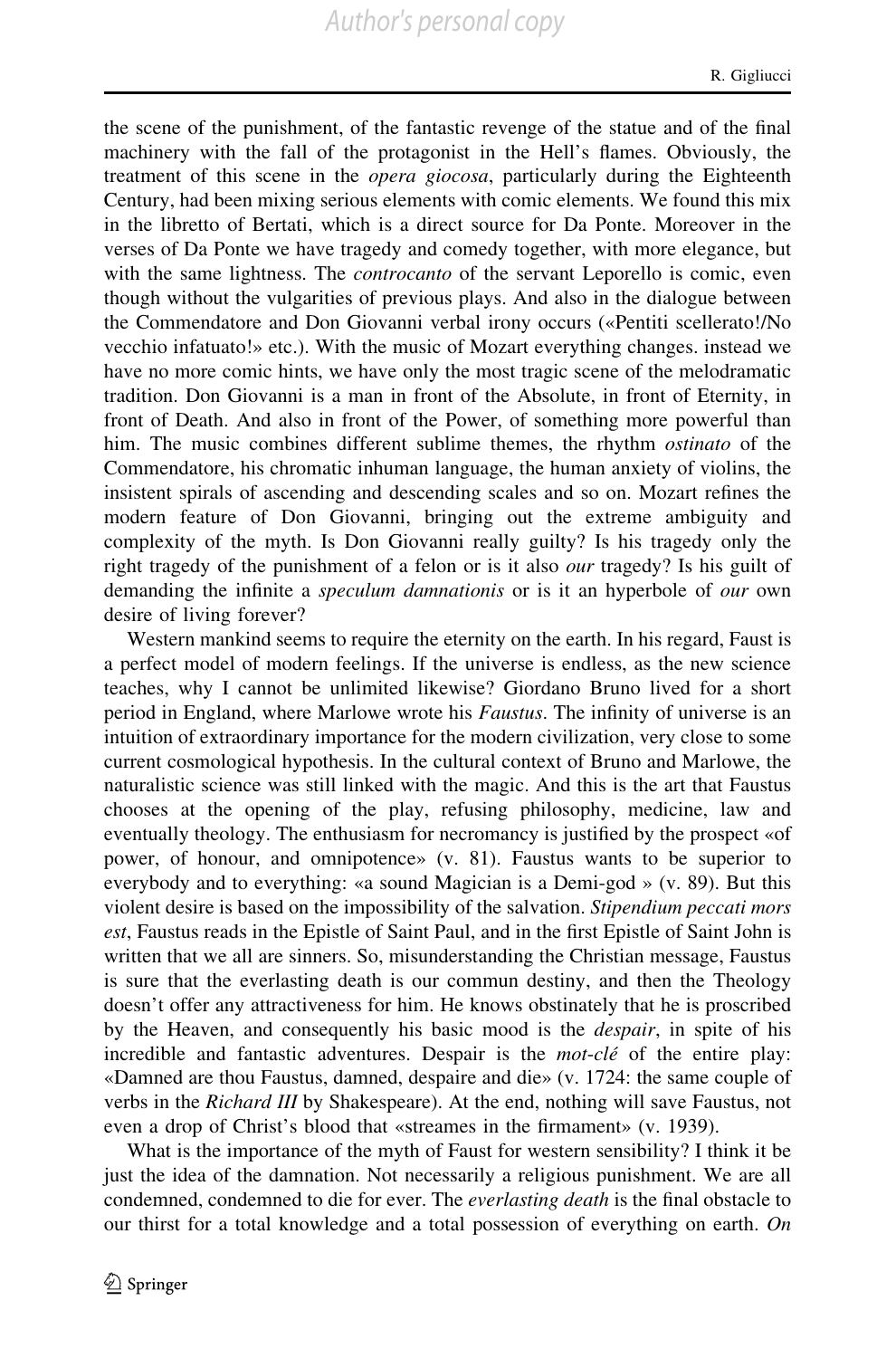mourra seul, and Faust dies in solitude, as well as Don Giovanni, like everybody else does. Being men is being condemned, this is the hidden significance of the two myths of Faust and Don Giovanni.

But Faust, in Goethe's masterpiece, is saved. However also Don Giovanni in some literary works finds a conclusive redemption: this happens f. e. in the  $\hat{A}$  mes du Purgatoire by Mérimée. On the other hand, Faust rides down to the Hell in the magnificent opera La damnation de Faust by Berlioz. Every myth knows its variations, and this is just one of the main characteristic of the Arbeit am Mythos. Any case, the restored harmony of Goethe's universe is only an hypothesis. The counterbalance of Marlowe and Goethe represents the ambiguity and contradiction of the myth, and of the western civilization tout court.

We think then that Don Giovanni and Faust are two emblems of the western secularization and, at the same time, of our fear of the ending. We recognise the materialism as the unique objectivity, after the ''massacre of illusions'' (think of Leopardi, f. i.), but we horrified by thinking to our end. Don Giovanni symbolizes the euphoric side of this spiritual condition, he is the conqueror, the winner, the cheater, but his nature of *collector* shows also his neurosis, his abstraction and his solitude. Faust stands for our despair, our restlessness, our gravity and buffoonery together, our infelicity. Both the heroes are emblematic of will of power, and also of lust: in Don Giovanni it is evident, in Faustus the lust is elevated up to the contemplation of the supreme beauty, Helena, «fairer than the evenings aire,/clad in the beauty of a thousand starres» (vv.  $1781-1782$ ), «der Schönheit Quelle », as Goethe's Faust says (v. 6489). But the adoration lasts for the short time of a brief monologue, and the despair returns into the Faustus' lab, while Goethe's Faust loses Helena and his consciousness. We all know that at the very ending of Goethe's work the Ewig-Weibliche is the agent of the salvation. But Mephistopheles had earlier declared his preference for the *Ewig-Leere*, the eternal void. Is it easier to believe in the supreme spirituality or in the total vacuum? I think that also in the case of Goethe's Faust we may find a double tension: towards the *Licht* that redeems the Vergängliche (i.e. the transient, the impermanent) and towards the dark of the annihilation. Undoubtedly the intense horror of Goethe for the nothingness and the shadow droves him to find a bright solution. But this is an additional signal of the instable balance between glory and destruction.

A final element of the imagery of Don Giovanni and Faust is the revolt against the authority. This is a factor of enormous importance in western culture. Don't forget that the French revolution occurs just two years after the *première* of Mozart's opera. But the violence against the authority is expressed *maxime* in the scenes of Molière's play. After the visit of Dom Luis, father of Dom Juan, during which the parent attempts to bring back the son on a right way, and after the *exit* of the disappointed and fierce father, the protagonist comments: «Eh! Mourez le plus tôt que vous pourrez, c'est le mieux que vous puissiez faire»  $(V, v)$ . This is an extreme and outrageous offense, a provocation from the stage to the audience of the play. The indifference for the father and the icy calm hatred of the son represent the most symbolic refusal of any authority in Don Giovanni. The French immediate predecessors of Molière, Dorimond and Villiers, authors of Festins de Pierre, had been more audacious in the scene of the offense to the father, up to the surplus of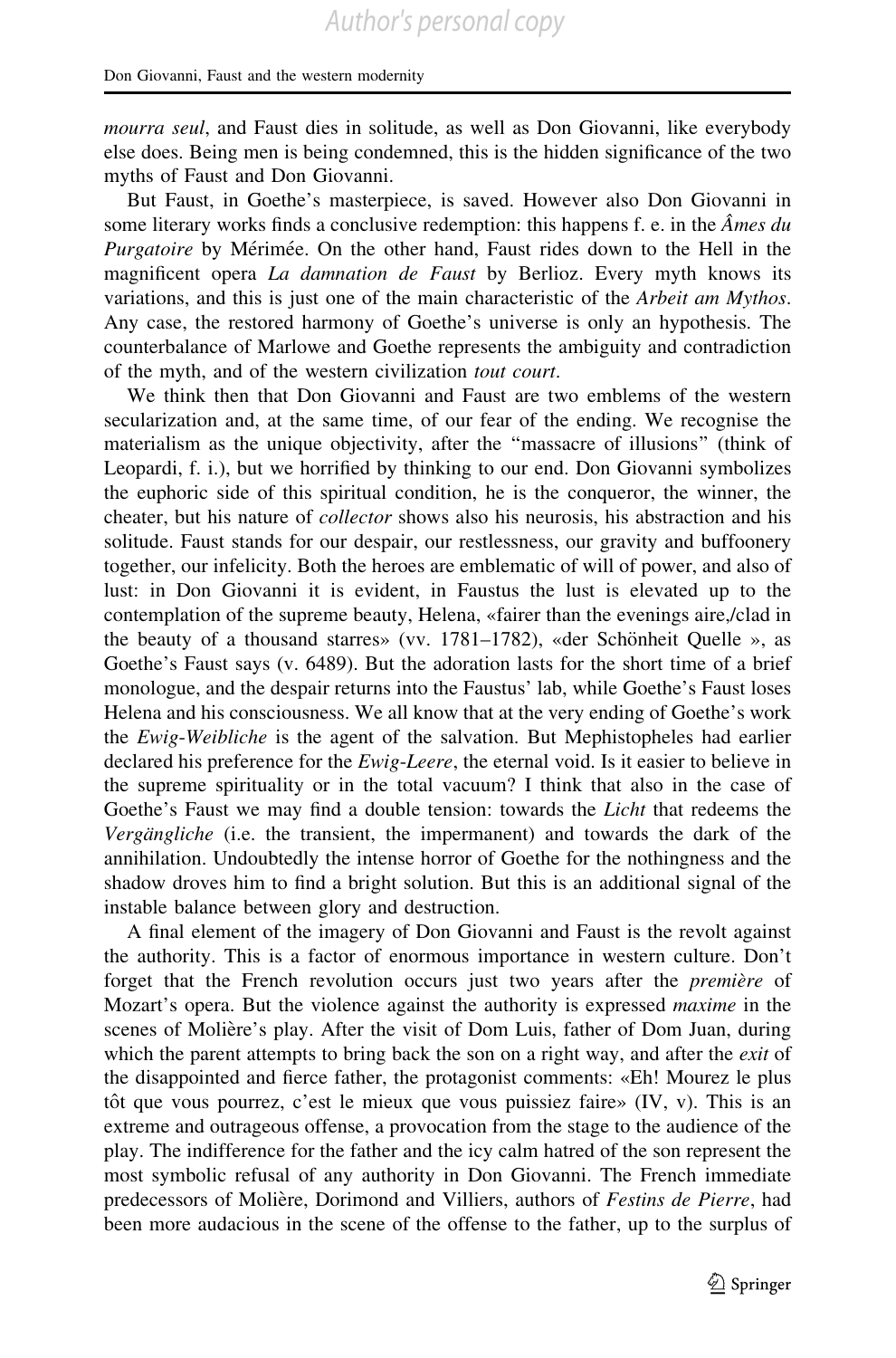*Author's personal copy*

unreal violence: Dom Juan arrives to hit and kick his parent. Molière is more realistic and sober, but probably more atrocious in his verbal laconic brutality.

The father is like God (and like the King—possibly executed); in Andreini's hypertrophic version of the *Convitato di Pietra* (half of Seventeenth Century) Don Giovanni is an exaggerated Titan who challenges every divinity and feels himself as a God. Then again, the Historia von D. Johann Fausten (1587) by Spies shows a sacrilegious necromancer, hungry of knowledge, but sad and desperate, who thought to be higher than God (chapt. I).

The symbolic killing of the authority, however, backfires on the killers: the final destiny is the death, and Death's authority is absolutely invincible. The ''punishment'' is formerly incidental to the human condition. Every revolt ends in darkness. The myths of Don Giovanni and Faust are truly non political. They unveil our evanescent dignity and our radical desperation. Definitely, Goethe's Faust, before his death, achieves great results for the sake of mankind and dies imagining a future in which he could grasp the full beauty of the instant. And this is a kind of ''social'' redemption of the antisocial par excellence, Faust, the isolated, who visits every places of the world without being the citizen of any of them. But Goethe's creation is only a window on Faust, an attempt to restore the anxiety in spiritual radiance. Many Faust of XIXth and XXth Centuries are radically melancholic, desperate, even confused, sometimes *Übermenschen*, sometimes nihilistic, at last transformed in a blind non-being (think to the work by Pessoa).

The diffraction of the characters of Don Giovanni and Faust after Mozart and Goethe is too complex to follow here and now; the birth of modernity, between falling Renaissance and early Baroque, has been the cradle of these two myths, and also the cradle of our new critical and scientific spirit and the incunabula of our clear awareness of the end.

### References

Primary Sources

Balmas, E. (1977). Il mito di Don Giovanni nel Seicento francese, I, Testi. Milan: Cisalpino-Goliardica.

- Bertati, G. (1787). Il capriccio drammatico [...]. Venezia.
- Carandini, S., & Mariti, L. (2003). Don Giovanni o l'estrema avventura del teatro. «Il nuovo risarcito Convitato di Pietra »di Giovan Battista Andreini. Rome: Bulzoni.
- Cicognini, A. Il Convitato di Pietra. Venezia s. i. t.

Da Ponte, L. (1995). *Il Don Giovanni*. In G. Gronda (Ed.). Turin.

- Dorimond, & Villiers. (1977). Le Festin de Pierre. In E. Balmas (Ed.).
- Goethe, J. W. (1949). Il Faust. In G. Manacorda (Ed.). Florence: Sansoni.
- Leopardi, G. (1992). La strage delle illusioni. In M. A. Rigoni (Ed.). Milan: Adelphi.
- Mérimée, P. (1978). Les Âmes du Purgatoire. In J. Maillon & P. Salomon (Ed.), Thêatre de Clara Gazul, Romans et Nouvelles. Paris: Gallimard.

Marlowe, C. (2005). Doctor Faustus. In D. Wootton (Ed.). Indianapolis: Hackett.

Molière, J. B. P. (2010). Le Festin de Pierre. In G. Forestier (Ed.), Œuvres complètes (Vol. II). Paris: Gallimard.

Shakespeare, W. (1981). Richard III. In A. Hammond (Ed.). London: Methuen (''Arden Shakespeare'').